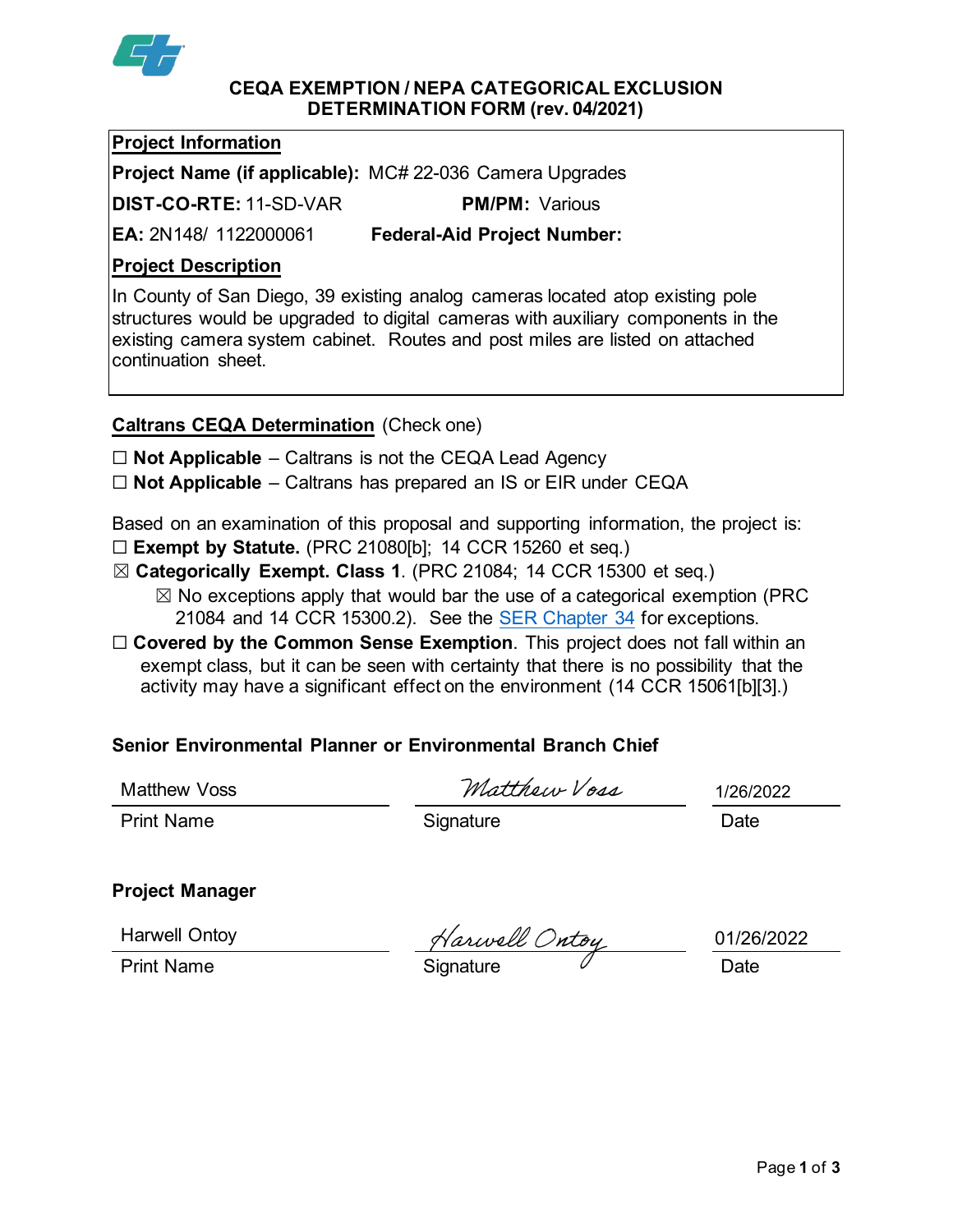

## **Caltrans NEPA Determination** (Check one)

## ☒ **Not Applicable**

Caltrans has determined that this project has no significant impacts on the environment as defined by NEPA, and that there are no unusual circumstances as described in 23 CFR 771.117(b). See [SER Chapter 30](https://dot.ca.gov/programs/environmental-analysis/standard-environmental-reference-ser/volume-1-guidance-for-compliance/ch-30-categorical-exclusions#exception) for unusual circumstances. As such, the project is categorically excluded from the requirements to prepare an EA or EIS under NEPA and is included under the following:

☐ **23 USC 326:** Caltrans has been assigned, and hereby certifies that it has carried out the responsibility to make this determination pursuant to 23 USC 326 and the Memorandum of Understanding dated April 18, 2019, executed between FHWA and Caltrans. Caltrans has determined that the project is a Categorical Exclusion under:

#### ☐ **23 CFR 771.117(c): activity (c)()**

## ☐ **23 CFR 771.117(d): activity (d)()**

☐ **Activity \_\_ listed in Appendix A of the MOU between FHWA and Caltrans**

☐ **23 USC 327:** Based on an examination of this proposal and supporting information, Caltrans has determined that the project is a Categorical Exclusion under 23 USC 327. The environmental review, consultation, and any other actions required by applicable Federal environmental laws for this project are being, or have been, carried out by Caltrans pursuant to 23 USC 327 and the Memorandum of Understanding dated December 23, 2016 and executed by FHWA and Caltrans.

#### **Senior Environmental Planner or Environmental Branch Chief**

| <b>Print Name</b>                    | Signature | Date |
|--------------------------------------|-----------|------|
| <b>Project Manager/ DLA Engineer</b> |           |      |
| <b>Print Name</b>                    | Signature | Date |

#### **Date of Categorical Exclusion Checklist completion (if applicable):** N/A **Date of Environmental Commitment Record or equivalent:** 1/18/2022

Briefly list environmental commitments on continuation sheet if needed (i.e., not necessary if included on an attached ECR). Reference additional information, as appropriate (e.g., additional studies and design conditions).